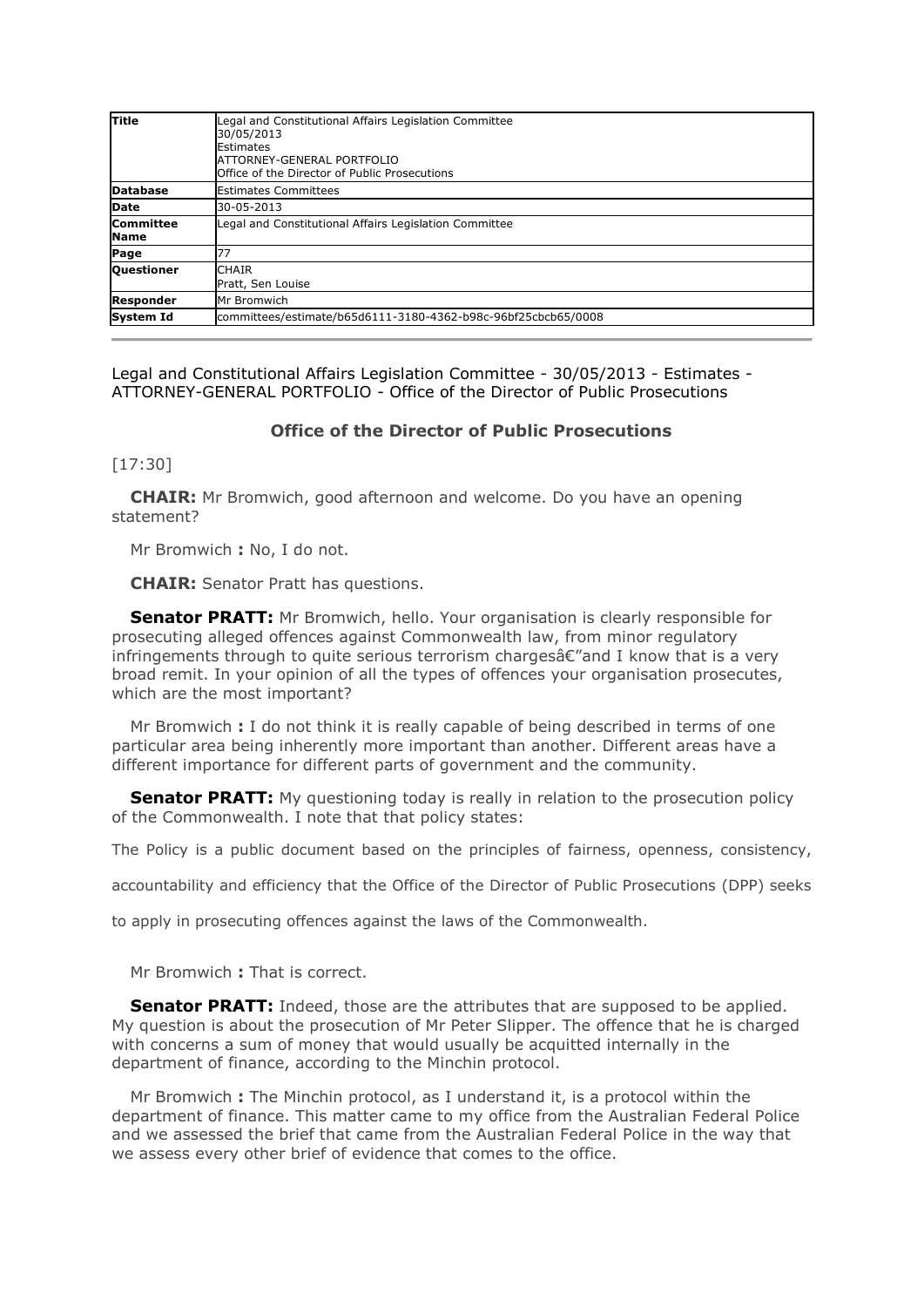**[Senator PRATT:](http://parlinfo.aph.gov.au/parlInfo/search/display/display.w3p;query=Id%3A%22handbook%2Fallmps%2FI0T%22;querytype=;rec=0)** When Sophie Mirabella's staffer had a \$906 cab charge, that was dealt with under the Minchin protocol. Is that because it was not referred to you by the AFP?

Mr Bromwich **:** We are not an investigative agency. We do not carry out any form of investigation. We advise, of course, from time to time on investigations, but we deal with briefs of evidence that come to us and unless a brief of evidence comes to us there is nothing for us to assess.

**[Senator PRATT:](http://parlinfo.aph.gov.au/parlInfo/search/display/display.w3p;query=Id%3A%22handbook%2Fallmps%2FI0T%22;querytype=;rec=0)** What is the decision based on for someone to be dealt with under the Minchin protocol or by the Department of Public Prosecutions or the AFP.

Mr Bromwich **:** We have no part to play or no say in relation to that protocol. That is a protocol for, as I understand it and I have read it, dealing with matters within the department of finance in determining whether or not a matter, amongst other things, should or should not be referred to the police. That is the question of how the department determines what it will and will not, for example, and not only that, refer to the Australian Federal Police. It is not something that we have any part to play in.

**[Senator PRATT:](http://parlinfo.aph.gov.au/parlInfo/search/display/display.w3p;query=Id%3A%22handbook%2Fallmps%2FI0T%22;querytype=;rec=0)** I note your office made a decision not to prosecute former Liberal Party minister Peter Reith or his son on \$50,000 worth of private phone calls. Is that because his son thought that use of the card was innocent or within the use of entitlement?

Mr Bromwich **:** My knowledge of that matter is limited to what I read about it in the press. I was not with the office at the time; I was at the private bar. I would have to take it on notice to look into that. But the prosecution policy of the Commonwealth has, amongst other things, at its core, two questions: sufficiency of evidence and whether or not a prosecution is in the public interest. All cases are assessed against those two criteria. Whether that was a case of sufficiency of evidence or whether there was a public interest test, I could not say in the abstract.

**[Senator PRATT:](http://parlinfo.aph.gov.au/parlInfo/search/display/display.w3p;query=Id%3A%22handbook%2Fallmps%2FI0T%22;querytype=;rec=0)** That is entirely reasonable. I note that the Minchin protocol provides a process by which someone can argue that they thought that their use of that entitlement was innocent and then repay any debts that they might have incurred. It appears to me that similar behaviours could be treated entirely differently depending on which forum they land before, be that the AFP, the DPP or the department of finance.

Mr Bromwich **:** I really cannot comment on how the department of finance chooses to administer that protocol. I can only speak about the rigorous and uniform application of the prosecution policy of the Commonwealth in relation to briefs of evidence that come to us.

**[Senator PRATT:](http://parlinfo.aph.gov.au/parlInfo/search/display/display.w3p;query=Id%3A%22handbook%2Fallmps%2FI0T%22;querytype=;rec=0)** So you cannot comment on whether it is fair or consistent as to whether Mr Reith was afforded an opportunity under the Minchin protocol to resolve that but that Peter Slipper was not?

Mr Bromwich **:** I cannot comment on a case like that without having knowledge of what example, for example, was available by way of admissible evidence, what it was capable of proving and what other public interest factors were present. I should add, though, that there has been prosecutions on both sides of politics over time. When matters come to us, they are assessed in accordance with the policy not in accordance with something like that protocol.

**[Senator PRATT:](http://parlinfo.aph.gov.au/parlInfo/search/display/display.w3p;query=Id%3A%22handbook%2Fallmps%2FI0T%22;querytype=;rec=0)** I understand the decision to prosecute over a debt of about \$900 worth of cab charges has been made $\hat{a}\epsilon$ " is that correct?

Mr Bromwich **:** Yes, it has.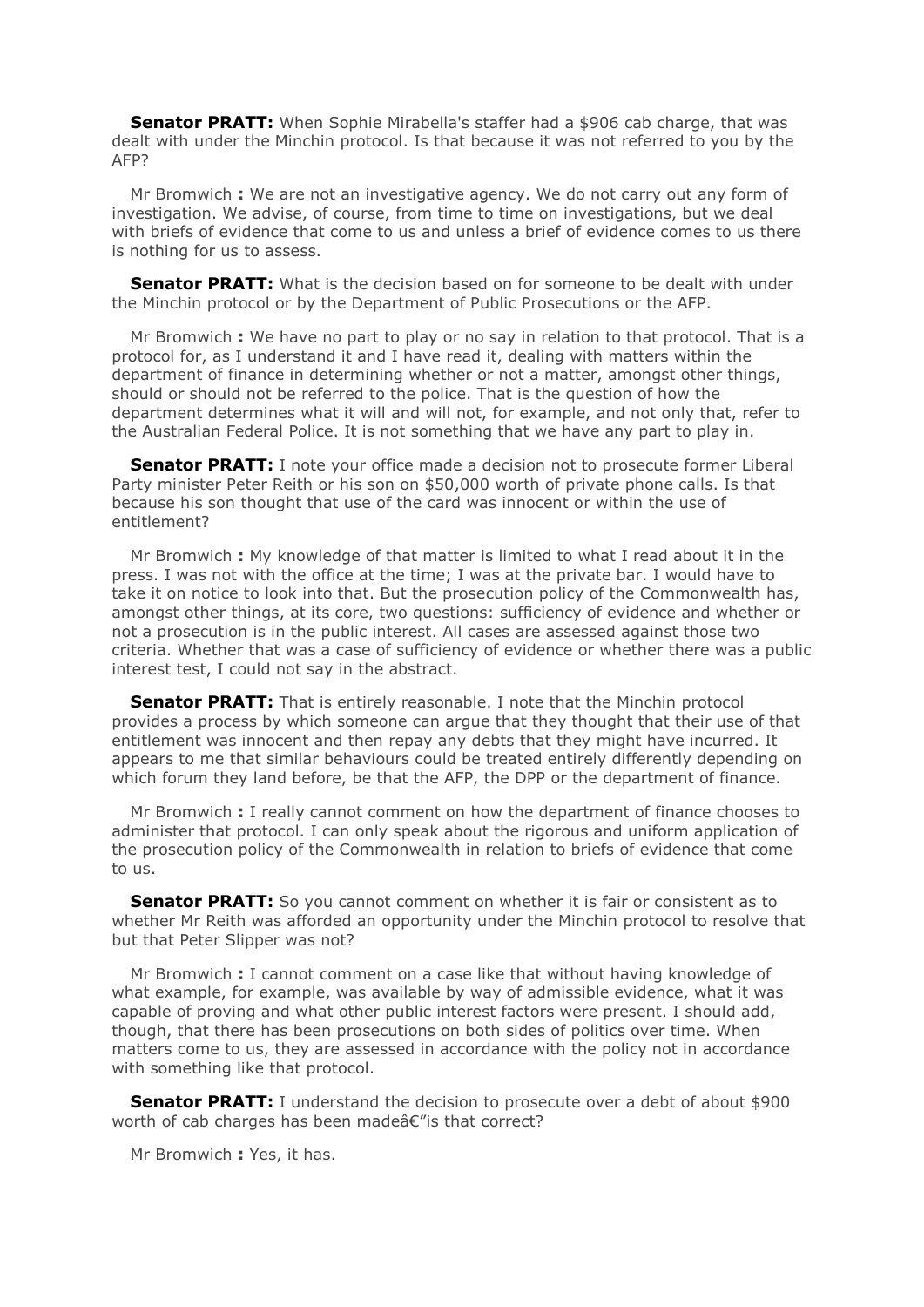**[Senator PRATT:](http://parlinfo.aph.gov.au/parlInfo/search/display/display.w3p;query=Id%3A%22handbook%2Fallmps%2FI0T%22;querytype=;rec=0)** My question goes to the efficiency of government. I appreciate the process by which this has landed before you is not something that you can control. But it has been reported as a seven-day criminal trial with 39 witnesses, seven Australian Federal Police and significant legal fees and costs for each party. When you look at value for the taxpayer, it would seem to me to be more efficient to resolve that issue via the Minchin protocol. Clearly, you have outlined that that question was never put before you.

Mr Bromwich **:** The prosecution policy has those two central features. We have not yet reached $\hat{\epsilon}$ "and I hope we never reach $\hat{\epsilon}$ "the point of making decisions to prosecute on the basis of resources alone, given that the two thresholds that have to be passed is sufficiency of evidence and public interest in prosecuting. Both of those matters were seriously and carefully considered in relation to this matter.

**[Senator PRATT:](http://parlinfo.aph.gov.au/parlInfo/search/display/display.w3p;query=Id%3A%22handbook%2Fallmps%2FI0T%22;querytype=;rec=0)** So I can ask how many barristers from the DPP are working on this matter?

Mr Bromwich **:** There are no in-house barristers working on the matter.

**[Senator PRATT:](http://parlinfo.aph.gov.au/parlInfo/search/display/display.w3p;query=Id%3A%22handbook%2Fallmps%2FI0T%22;querytype=;rec=0)** Does this mean they are contracted to work from outside on it?

Mr Bromwich **:** Amongst the lawyers that we have within the office are legal practitioner lawyers. The greater number are solicitors rather than barristers. So in most cases, any lawyer working on a matter will be a solicitor. Occasionally one of the inhouse lawyers happens to be a barrister and we do have some counsel including a senior counsel and one of our officers employed in-house. In this case, the lawyers involved in this matter are solicitors. They are not barristers.

**[Senator PRATT:](http://parlinfo.aph.gov.au/parlInfo/search/display/display.w3p;query=Id%3A%22handbook%2Fallmps%2FI0T%22;querytype=;rec=0)** Are there any private consultants and expert witnesses?

Mr Bromwich **:** I would have to go back and check. I think there is one expert witness. There may be more than one but I recall one. 'Expert witness' is a term that has a fluidity about it because there are people who have a form of expertise which is not the same for example as a scientist or something like that.

**[Senator PRATT:](http://parlinfo.aph.gov.au/parlInfo/search/display/display.w3p;query=Id%3A%22handbook%2Fallmps%2FI0T%22;querytype=;rec=0)** Have the costs of this trial been estimated at all?

Mr Bromwich **:** There will have been some degree of estimation but I do not have any figures of that nature available to me at the moment. There may well have been some sort of estimate done but we do not make decisions ordinarily on the basis of dollars as such. The public interest test is the principal test in relation to resources and resources do have a part to play. That forms part of the public interest component.

**[Senator PRATT:](http://parlinfo.aph.gov.au/parlInfo/search/display/display.w3p;query=Id%3A%22handbook%2Fallmps%2FI0T%22;querytype=;rec=0)** So resources do play part of the part interest component.

Mr Bromwich **:** It is measured. I can find you the paragraph in the policy. But it is rarely a determinative factor.

**[Senator PRATT:](http://parlinfo.aph.gov.au/parlInfo/search/display/display.w3p;query=Id%3A%22handbook%2Fallmps%2FI0T%22;querytype=;rec=0)** What other kinds of costs do you expect to incur?

Mr Bromwich **:** There is the staffing cost. If any witnesses have to be brought from outside of the ACT there would be those costs. I do not recall for the moment, without looking them up, who they are.

**[Senator PRATT:](http://parlinfo.aph.gov.au/parlInfo/search/display/display.w3p;query=Id%3A%22handbook%2Fallmps%2FI0T%22;querytype=;rec=0)** Are you able to provide me with what a total cost might look like?

Mr Bromwich **:** We would be able to obtain a figure for that, I imagine, but we would have to take that on notice.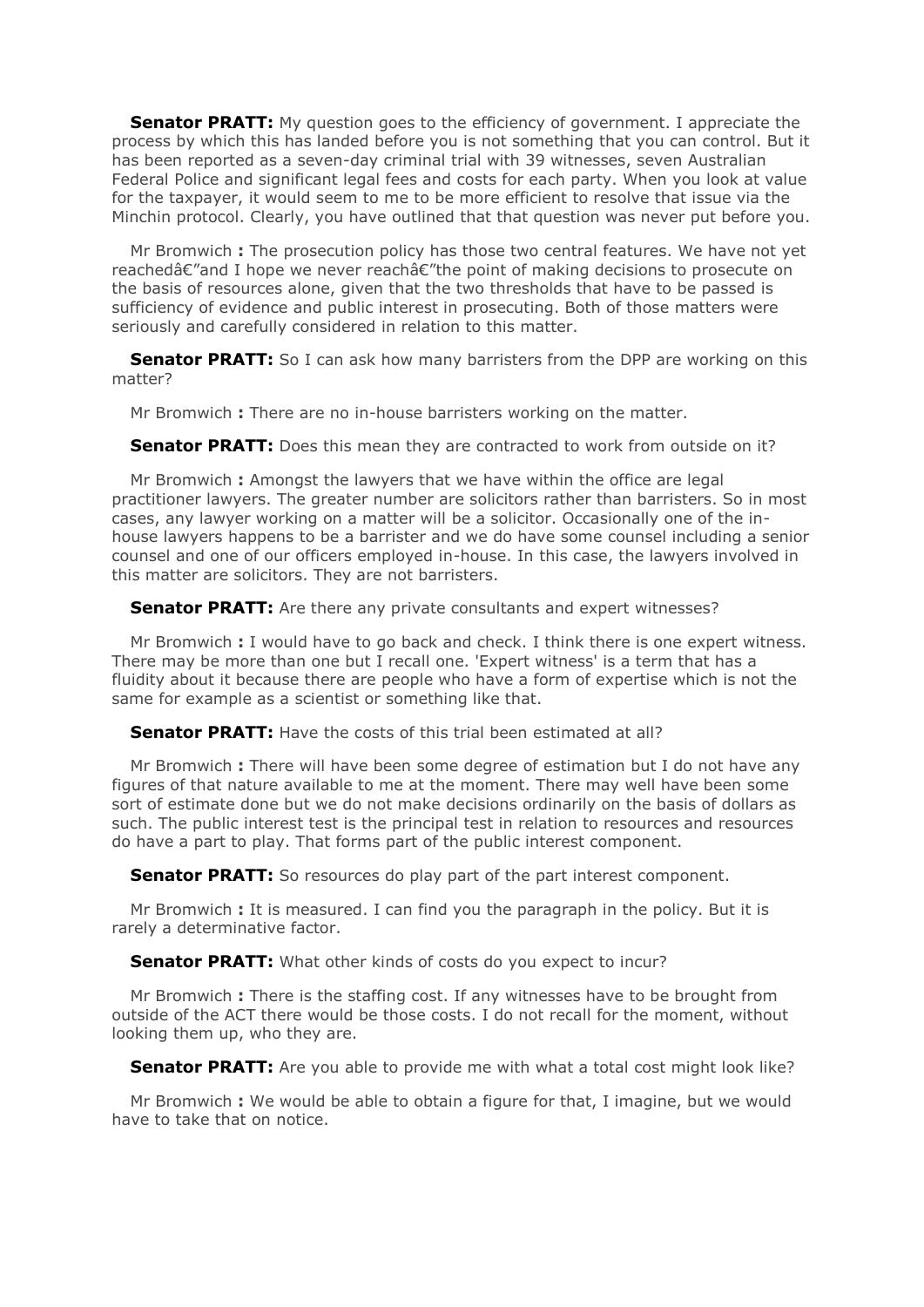**[Senator PRATT:](http://parlinfo.aph.gov.au/parlInfo/search/display/display.w3p;query=Id%3A%22handbook%2Fallmps%2FI0T%22;querytype=;rec=0)** I understand it was reported in the *Financial Review* on 24 May that one senior lawyer told paper that a seven-day criminal trial could exceed \$150,000 in legal fees and court time.

Mr Bromwich **:** He might be talking about defence costs rather than prosecution costs. To speak in the abstract like that rather depends on how much out of court time there is and how big and complex the matter is. Sometimes your out of court time can be equivalent to y our in court time. Sometimes it can be half, sometimes it can be 10 times more. It depends on the matter. I have prosecuted cases that fit all of those different criteria.

**[Senator PRATT:](http://parlinfo.aph.gov.au/parlInfo/search/display/display.w3p;query=Id%3A%22handbook%2Fallmps%2FI0T%22;querytype=;rec=0)** How many child pornography offences could the DPP prosecute with that kind of money?

Mr Bromwich **:** Again, if you are talking about the \$150,000, that is to somehow suggest that such cases have some almost cookie cutter single figure. They do not. It depends on the size and complexity of the matter, the number of offences, the amount of expert evidence that is required, whether they are defended or not, whether they are dealt with at a local court or more often these days given the indictable offences the dominant offence in the district or county or equivalent courts and so on. Very few of our matters are highly homogenous in their nature to allow that sort of single calculation.

**[Senator PRATT:](http://parlinfo.aph.gov.au/parlInfo/search/display/display.w3p;query=Id%3A%22handbook%2Fallmps%2FI0T%22;querytype=;rec=0)** So in relation to consistency for those matters that get resolved inside and outside the mentioned protocol, you are essentially saying that that is not a matter for the DPP?

Mr Bromwich **:** The Minchin protocol as I read it, as I mentioned before, is a process for deciding whether or not something, amongst other things, will be referred for investigation.

## **[Senator PRATT:](http://parlinfo.aph.gov.au/parlInfo/search/display/display.w3p;query=Id%3A%22handbook%2Fallmps%2FI0T%22;querytype=;rec=0)** Yes. That is correct.

Mr Bromwich **:** That point has been passed by the time a brief of evidence if referred to us, and so a determination about whether or not something is going to be referred for  $investigation \hat{\alpha} \in$ "that point has passed.

**[Senator PRATT:](http://parlinfo.aph.gov.au/parlInfo/search/display/display.w3p;query=Id%3A%22handbook%2Fallmps%2FI0T%22;querytype=;rec=0)** That makes sense, except that it was never put before that protocol.

Mr Bromwich **:** But that is because the matter did not go from the department of finance to the Australian Federal Police.

**[Senator PRATT:](http://parlinfo.aph.gov.au/parlInfo/search/display/display.w3p;query=Id%3A%22handbook%2Fallmps%2FI0T%22;querytype=;rec=0)** Essentially, do you think that means that matters can be resolved in entirely different ways in terms of similar behaviour being resolved one way under the Minchin protocolâ $\epsilon$ "for example, to repay a debt and not to behave in such ways again? Or the Minchin protocol might also decide that that is inappropriate and repaying the debt is not appropriate and then it should, at that point, be referred to the AFP. But that was never questioned in this case, was it?

Mr Bromwich **:** As I said, the Minchin protocol appears to be at least in part directed to whether or not something should or should not be referred to the Australian Federal Police. It is a sterile debate, with respect, senator, to have a debate about whether something should or should not be referred to the Australian Federal Police when they have already investigated it and referred it to us.

**[Senator PRATT:](http://parlinfo.aph.gov.au/parlInfo/search/display/display.w3p;query=Id%3A%22handbook%2Fallmps%2FI0T%22;querytype=;rec=0)** The only issue being that when you look at consistency in terms of how things are resolved, someone who makes \$50,000 worth of private telephone calls is given the opportunity to resolve it through that protocol. I am not familiar with what it is that Mr Slipper has or has not been accused of doing, but it surprises me greatly that